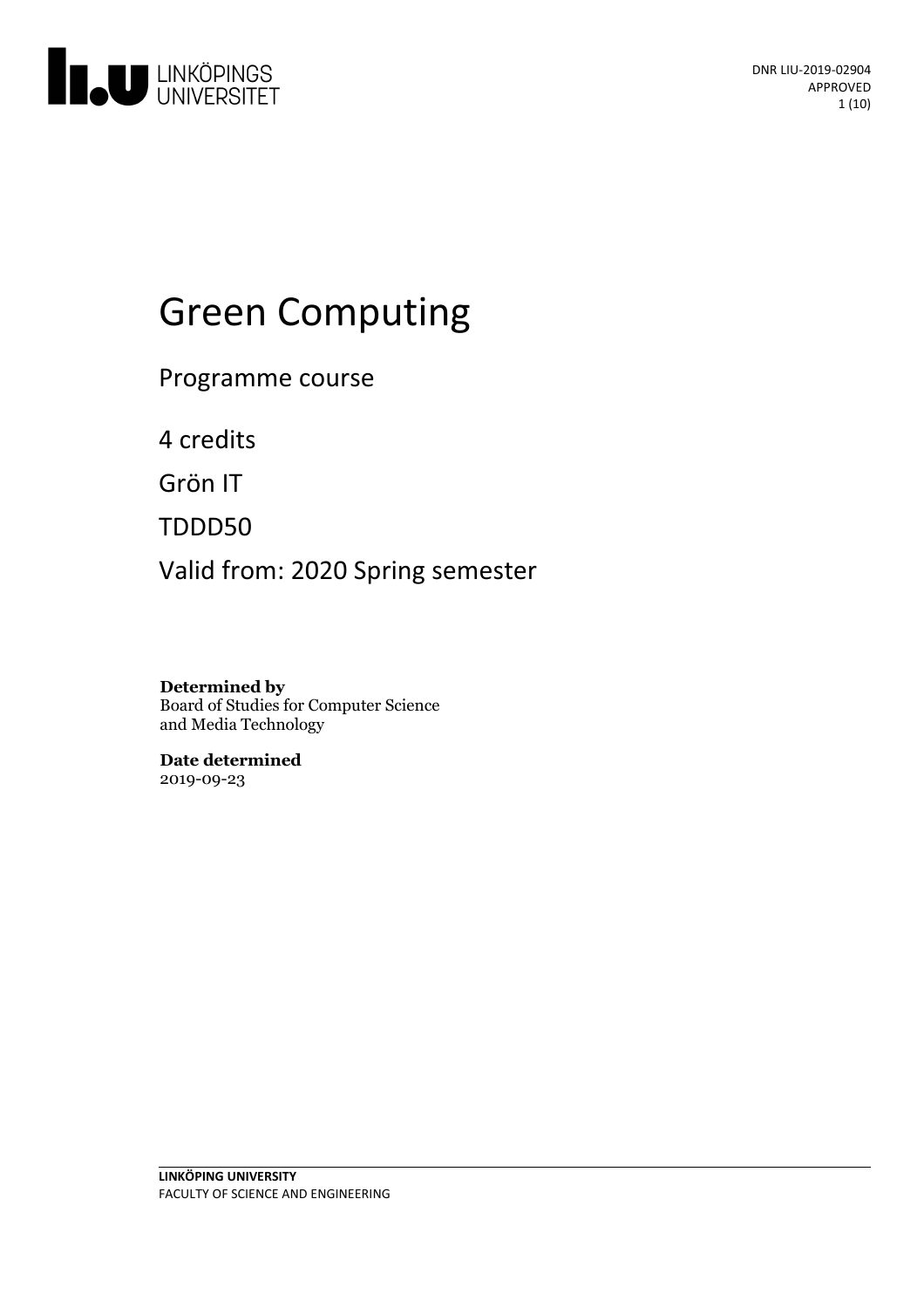# Main field of study

Information Technology, Computer Science and Engineering, Computer Science, Programming

Course level

First cycle

## Advancement level

 $G<sub>2</sub>X$ 

# Course offered for

- Computer Engineering, B Sc in Engineering
- Programming, Bachelor's Programme
- Computer Science and Engineering, M Sc in Engineering
- Information Technology, M Sc in Engineering

# Specific information

The course is not available for exchange students

# Entry requirements

Note: Admission requirements for non-programme students usually also include admission requirements for the programme and threshold requirements for progression within the programme, or corresponding.

## **Prerequisites**

Basic knowledge of electronics, digital systems, computer architecture, programming, operating systems, and computer networks.

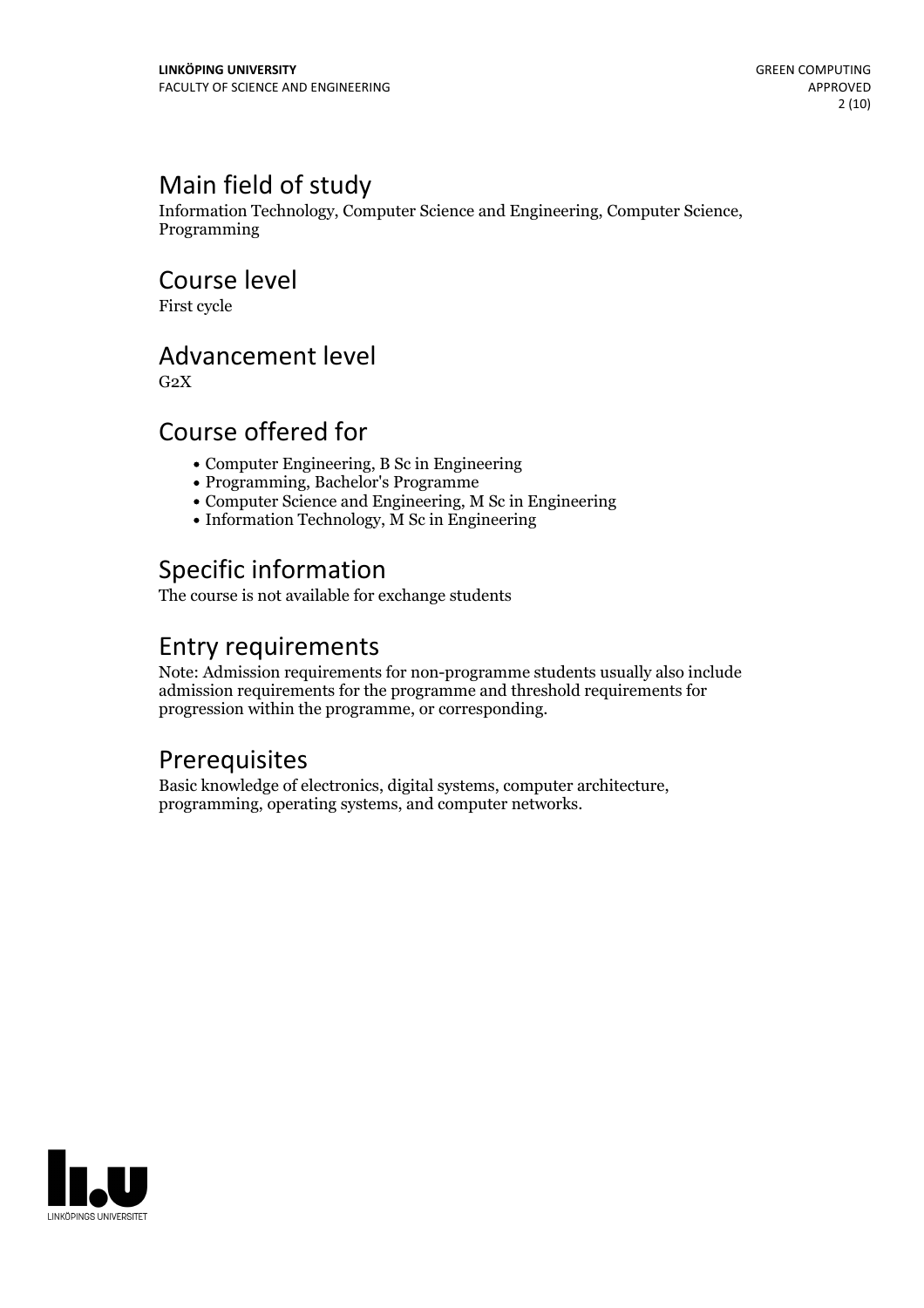# Intended learning outcomes

- Identifying and analyzing the environmental impact of the Information and
- Communication Technology (ICT), leading to its CO2 footprint.<br>• Seeking information about the life cycle of ICT products and their energy
- impacts.<br>• Describing the standards and programs related to the sustainability of ICT
- products.<br>• Describing and analyzing current mechanisms to reduce the energy
- consumption of ICT products, in particular in data centres.<br>• Summarizing a research paper in the area of green computing, communicating it in English to an audience, and leading a discussion in a
- group. Summarizing <sup>a</sup> research paper in the area of green computing in <sup>a</sup> report written in English and seeking information about related topics.

## Course content

- 
- Global perspective on ICT footprint.<br>
 The life cycle of ICT products: product design, use, end of life cycle,<br>
including management of electronic waste.<br>
 Green ICT related standards and certification approaches.<br>
•
- 
- 
- 
- approaches to improve energy efficiency.

## Teaching and working methods

Lectures providing overview on ICT and sustainability, field trip to a commercial data centre, followed by obligatory seminars with student presentations in groups of 10-15 students.

## Examination

UPG2 Oral Presentation and Seminar Leadership 1 credits U, G UPG3 Active participation in seminars, and written report 3 credits U, 3, 4, 5

### Grades

Four-grade scale, LiU, U, 3, 4, 5

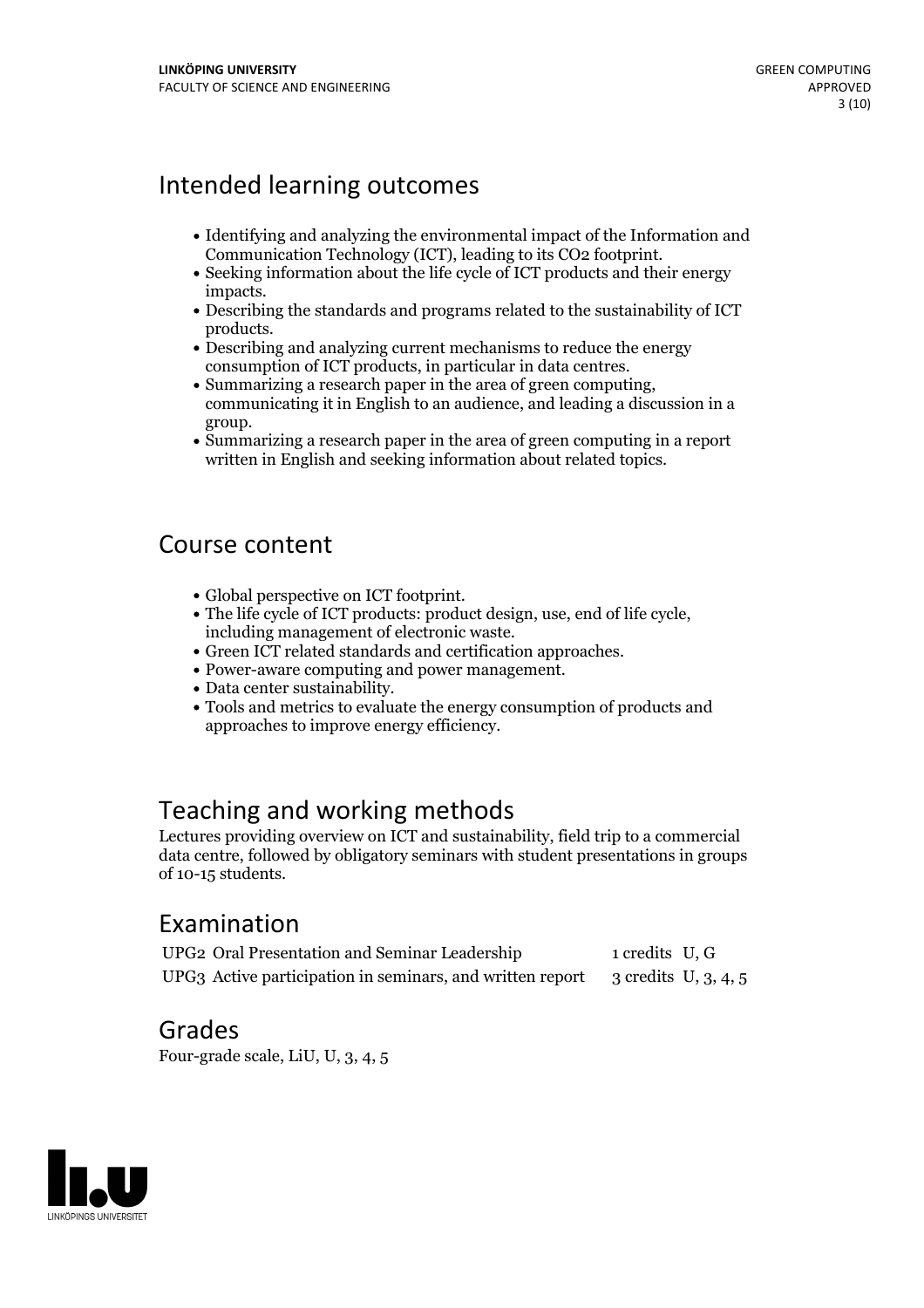# Other information

#### **About teaching and examination language**

The teaching language is presented in the Overview tab for each course. The examination language relates to the teaching language as follows:

- If teaching language is Swedish, the course as a whole or in large parts, is taught in Swedish. Please note that although teaching language is Swedish, parts of the course could be given in English. Examination language is
- Swedish.<br>• If teaching language is Swedish/English, the course as a whole will be taught in English if students without prior knowledge of the Swedish language participate. Examination language is Swedish or English
- (depending on teaching language).<br>• If teaching language is English, the course as a whole is taught in English.<br>Examination language is English.

#### **Other**

The course is conducted in a manner where both men's and women's experience and knowledge are made visible and developed.

The planning and implementation of a course should correspond to the course syllabus. The course evaluation should therefore be conducted with the course syllabus as a starting point.

### Department

Institutionen för datavetenskap

# Director of Studies or equivalent

Ola Leifler

Examiner Simin Nadjm-Tehrani

### Course website and other links

<http://www.ida.liu.se/~TDDD50/>

### Education components

Preliminary scheduled hours: 24 h Recommended self-study hours: 83 h

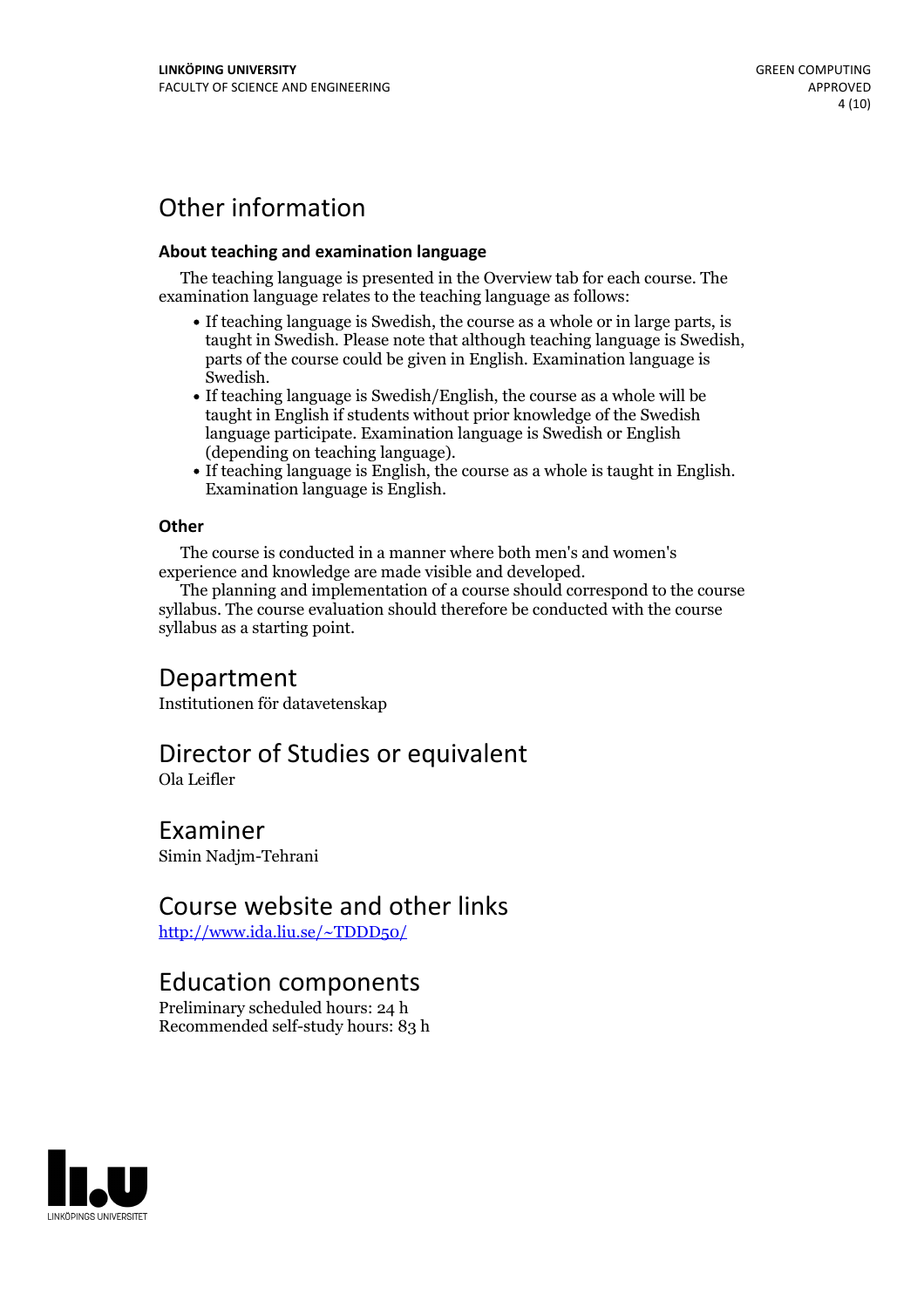# Course literature

Valda artiklar för seminarier som annonseras på kurswebben.

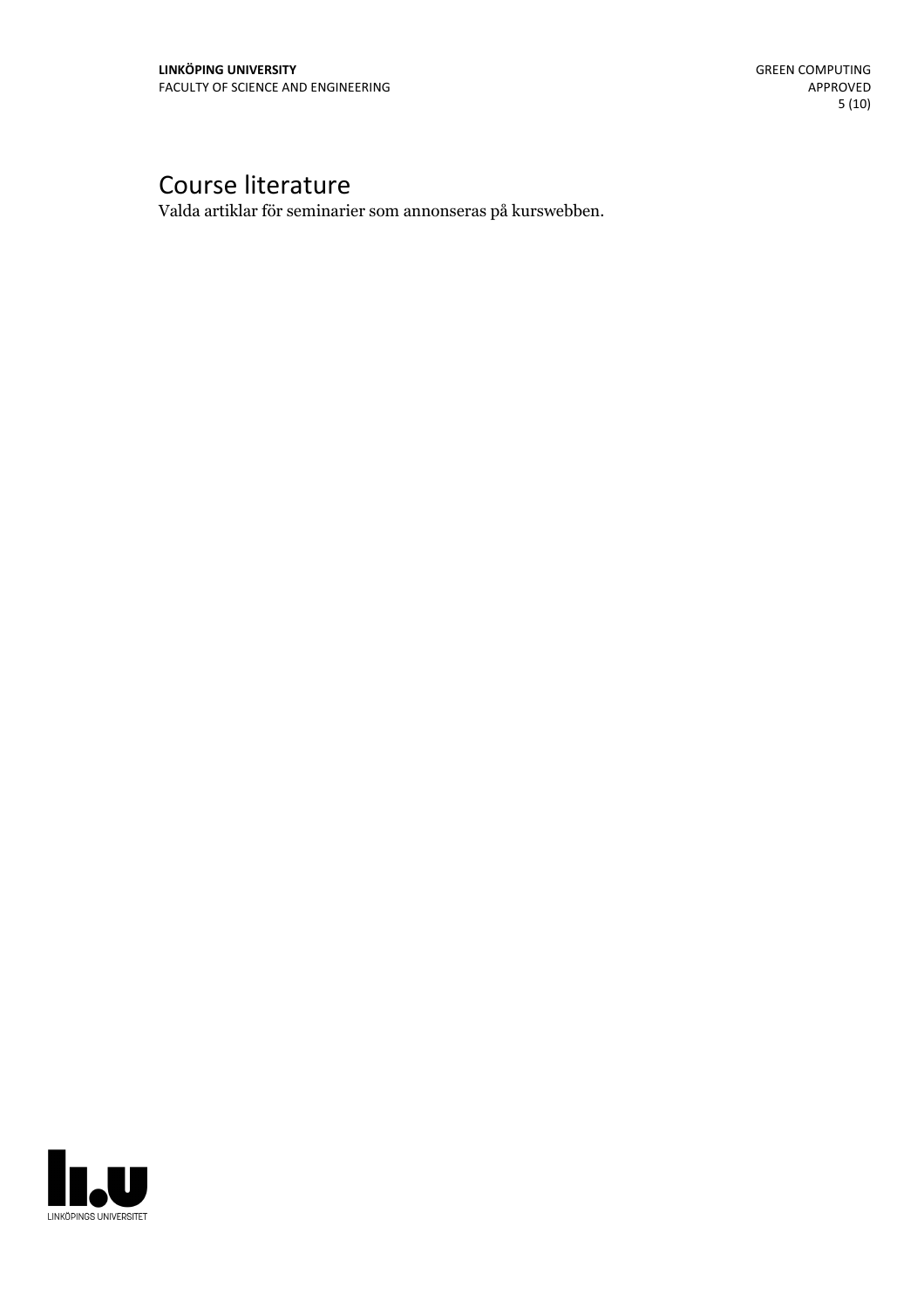# **Common rules**

#### **Course syllabus**

A syllabus must be established for each course. The syllabus specifies the aim and contents of the course, and the prior knowledge that a student must have in order to be able to benefit from the course.

### **Timetabling**

Courses are timetabled after a decision has been made for this course concerning its assignment to a timetable module.

#### **Interrupting a course**

The vice-chancellor's decision concerning regulations for registration, deregistration and reporting results (Dnr LiU-2015-01241) states that interruptions in study are to be recorded in Ladok. Thus, all students who do not participate in a course for which they have registered must record the interruption, such that the registration on the course can be removed. Deregistration from <sup>a</sup> course is carried outusing <sup>a</sup> web-based form: https://www.lith.liu.se/for-studenter/kurskomplettering?l=en.

### **Cancelled courses**

Courses with few participants (fewer than 10) may be cancelled or organised in a manner that differs from that stated in the course syllabus. The Dean is to deliberate and decide whether a course is to be cancelled or changed from the course syllabus.

### **Guidelines relatingto examinations and examiners**

For details, see Guidelines for education and examination for first-cycle and second-cycle education at Linköping University, http://styrdokument.liu.se/Regelsamling/VisaBeslut/917592.

An examiner must be employed as a teacher at LiU according to the LiU Regulations for Appointments

(https://styrdokument.liu.se/Regelsamling/VisaBeslut/622784). For courses in second-cycle, the following teachers can be appointed as examiner: Professor (including Adjunct and Visiting Professor), Associate Professor (including Adjunct), Senior Lecturer (including Adjunct and Visiting Senior Lecturer), Research Fellow, or Postdoc. For courses in first-cycle, Assistant Lecturer (including Adjunct and Visiting Assistant Lecturer) can also be appointed as examiner in addition to those listed for second-cycle courses. In exceptional cases, a Part-time Lecturer can also be appointed as an examiner at both first- and second cycle, see Delegation of authority for the Board of Faculty of Science and Engineering.

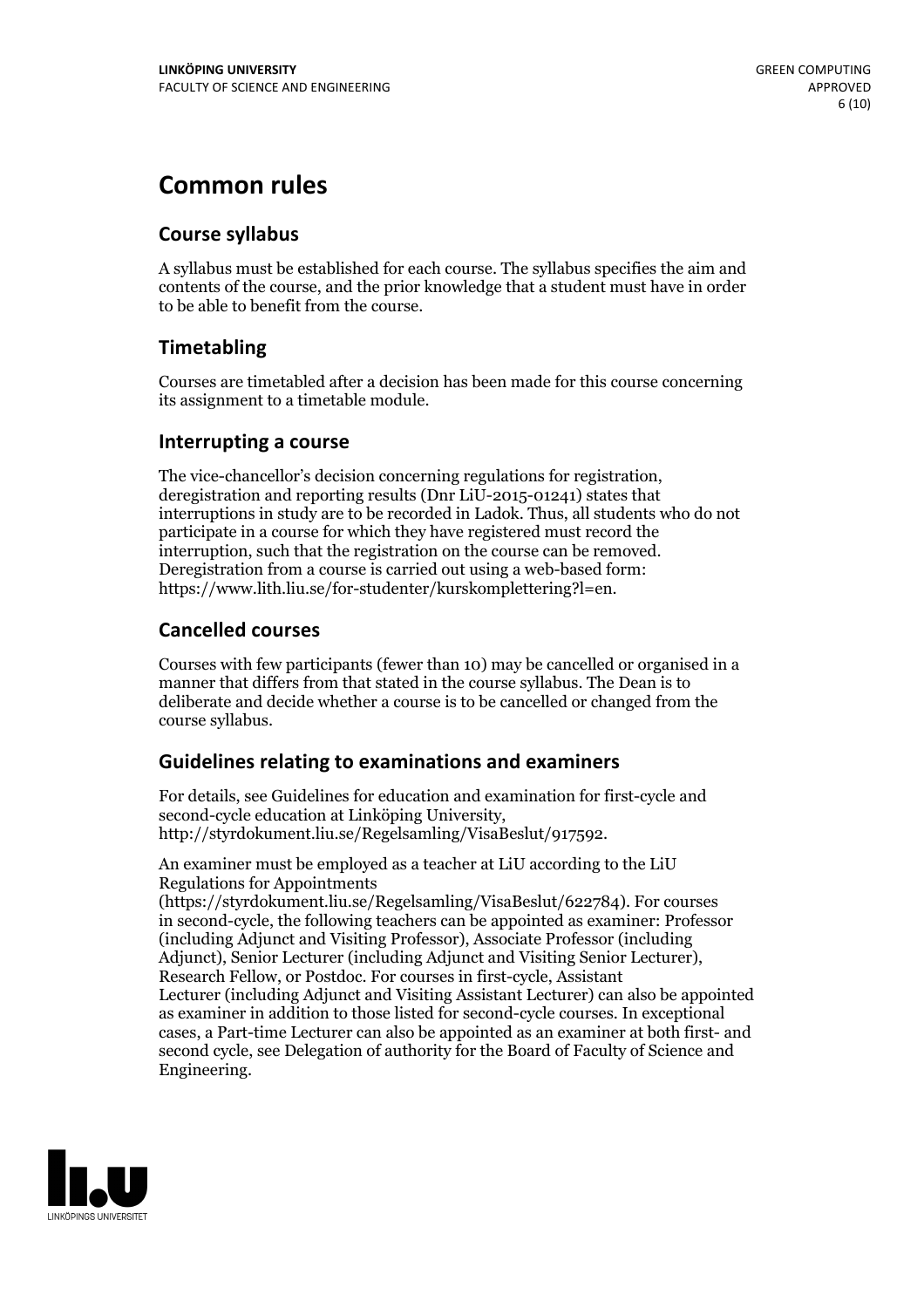#### **Forms of examination**

#### **Examination**

Written and oral examinations are held at least three times a year: once immediately after the end of the course, once in August, and once (usually) in one of the re-examination periods. Examinations held at other times are to follow a decision of the board of studies.

Principles for examination scheduling for courses that follow the study periods:

- courses given in VT1 are examined for the first time in March, with re-examination in June and August
- courses given in VT2 are examined for the first time in May, with re-examination in August and October
- courses given in HT1 are examined for the first time in October, with re-examination in January and August
- courses given in HT2 are examined for the first time in January, with re-examination in March and in August.

The examination schedule is based on the structure of timetable modules, but there may be deviations from this, mainly in the case of courses that are studied and examined for several programmes and in lower grades (i.e. 1 and 2).

Examinations for courses that the board of studies has decided are to be held in alternate years are held three times during the school year in which the course is given according to the principles stated above.

Examinations for courses that are cancelled orrescheduled such that they are not given in one or several years are held three times during the year that immediately follows the course, with examination scheduling that corresponds to the scheduling that was in force before the course was cancelled or rescheduled.

When a course is given for the last time, the regular examination and two re-<br>examinations will be offered. Thereafter, examinations are phased out by offering three examinations during the following academic year at the same times as the examinations in any substitute course. If there is no substitute course, three examinations will be offered during re-examination periods during the following academic year. Other examination times are decided by the board of studies. In all cases above, the examination is also offered one more time during the academic year after the following, unless the board of studies decides otherwise.

If a course is given during several periods of the year (for programmes, or on different occasions for different programmes) the board or boards of studies determine together the scheduling and frequency of re-examination occasions.

#### **Registration for examination**

In order to take an examination, a student must register in advance at the Student Portal during the registration period, which opens 30 days before the date of the examination and closes 10 days before it. Candidates are informed of the location of the examination by email, four days in advance. Students who have not

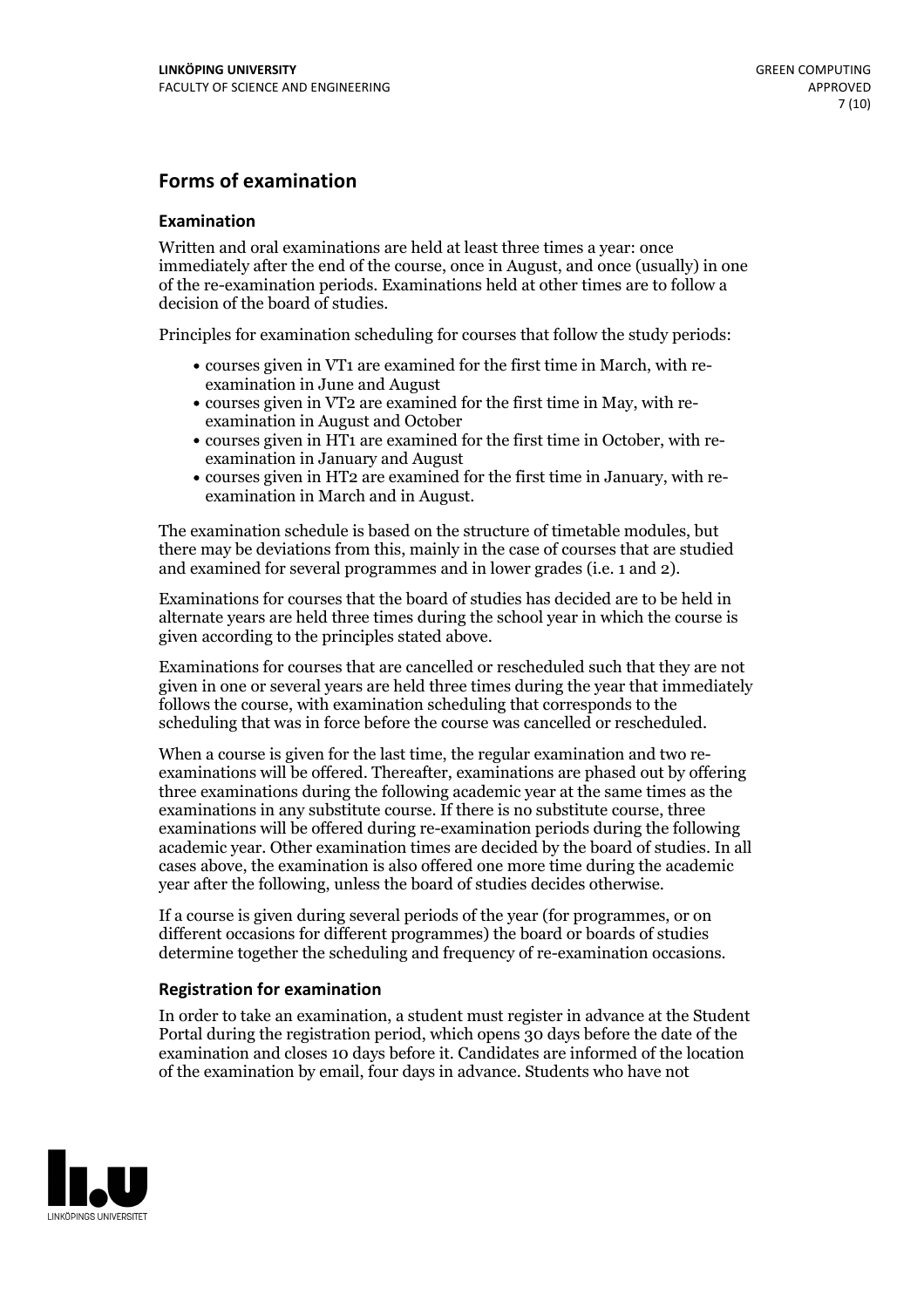registered for an examination run the risk of being refused admittance to the examination, if space is not available.

Symbols used in the examination registration system:

\*\* denotes that the examination is being given for the penultimate time.

\* denotes that the examination is being given for the last time.

#### **Code of conduct for students during examinations**

Details are given in a decision in the university's rule book: http://styrdokument.liu.se/Regelsamling/VisaBeslut/622682.

#### **Retakes for higher grade**

Students at the Institute of Technology at LiU have the right to retake written examinations and computer-based examinations in an attempt to achieve a higher grade. This is valid for all examination components with code "TEN" and "DAT". The same right may not be exercised for other examination components, unless otherwise specified in the course syllabus.

A retake is not possible on courses that are included in an issued degree diploma.

#### **Retakes of other forms of examination**

Regulations concerning retakes of other forms of examination than written examinations and computer-based examinations are given in the LiU guidelines

http://styrdokument.liu.se/Regelsamling/VisaBeslut/917592.

#### **Plagiarism**

For examinations that involve the writing of reports, in cases in which it can be assumed that the student has had access to other sources (such as during project work, writing essays, etc.), the material submitted must be prepared in accordance with principles for acceptable practice when referring to sources (references or quotations for which the source is specified) when the text, images, ideas, data,  $\vec{e}$  etc. of other people are used. It is also to be made clear whether the author has reused his or her own text, images, ideas, data, etc. from previous examinations, such as degree projects, project reports, etc. (this is sometimes known as "self- plagiarism").

A failure to specify such sources may be regarded as attempted deception during examination.

#### **Attempts to cheat**

In the event of <sup>a</sup> suspected attempt by <sup>a</sup> student to cheat during an examination, or when study performance is to be assessed as specified in Chapter <sup>10</sup> of the Higher Education Ordinance, the examiner is to report this to the disciplinary board of the university. Possible consequences for the student are suspension from study and a formal warning. More information is available at https://www.student.liu.se/studenttjanster/lagar-regler-rattigheter?l=en.

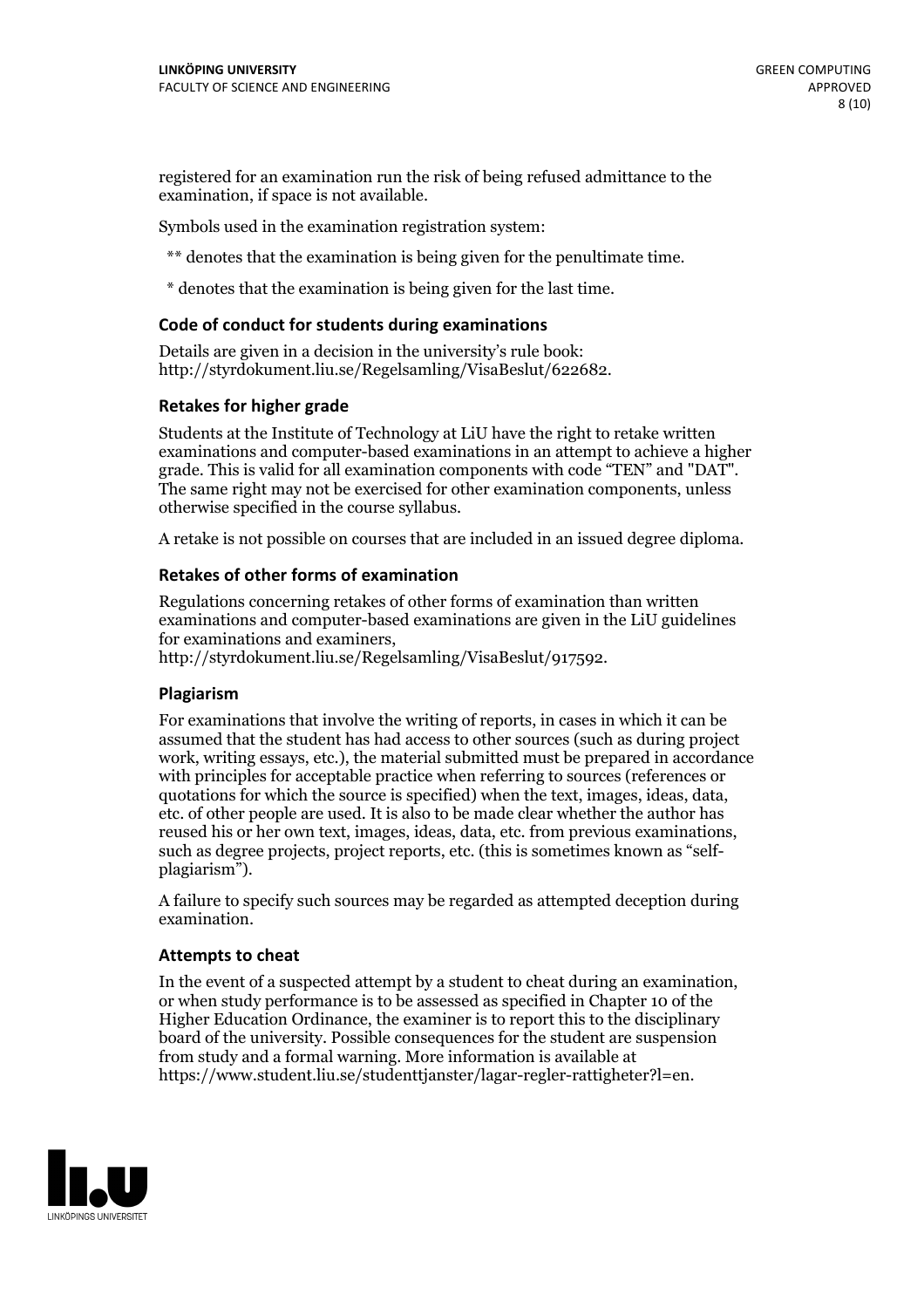#### **Grades**

The grades that are preferably to be used are Fail (U), Pass (3), Pass not without distinction  $(4)$  and Pass with distinction  $(5)$ .

- 1. Grades U, 3, 4, 5 are to be awarded for courses that have written
- examinations. 2. Grades Fail (U) and Pass (G) may be awarded for courses with <sup>a</sup> large degree of practical components such as laboratory work, project work and group work. 3. Grades Fail (U) and Pass (G) are to be used for degree projects and other
- independent work.

#### **Examination components**

- 
- 1. Grades U, 3, 4, <sup>5</sup> are to be awarded for written examinations (TEN). 2. Examination components for which the grades Fail (U) and Pass (G) may be awarded are laboratory work (LAB), project work (PRA), preparatory written examination (KTR), oral examination (MUN), computer-based
- examination (DAT), home assignment (HEM), and assignment (UPG). 3. Students receive grades either Fail (U) or Pass (G) for other examination components in which the examination criteria are satisfied principally through active attendance such as other examination (ANN), tutorial group (BAS) or examination item (MOM). 4. Grades Fail (U) and Pass (G) are to be used for the examination
- components Opposition (OPPO) and Attendance at thesis presentation (AUSK) (i.e. part of the degree project).

For mandatory components, the following applies: If special circumstances prevail, and if it is possible with consideration of the nature of the compulsory component, the examiner may decide to replace the compulsory component with another equivalent component. (In accordance with the LiU Guidelines for education and examination for first-cycle and second-cycle education at Linköping University, http://styrdokument.liu.se/Regelsamling/VisaBeslut/917592).

For written examinations, the following applies: If the LiU coordinator for students with disabilities has granted a student the right to an adapted examination for a written examination in an examination hall, the student has the right to it. If the coordinator has instead recommended for the student an adapted examination or alternative form of examination, the examiner may grant this if the examiner assesses that it is possible, based on consideration of the course objectives. (In accordance with the LiU Guidelines for education and examination for first-cycle and second-cycle education at Linköping University, http://styrdokument.liu.se/Regelsamling/VisaBeslut/917592).

The examination results for a student are reported at the relevant department.

### **Regulations (applyto LiU in its entirety)**

The university is a government agency whose operations are regulated by